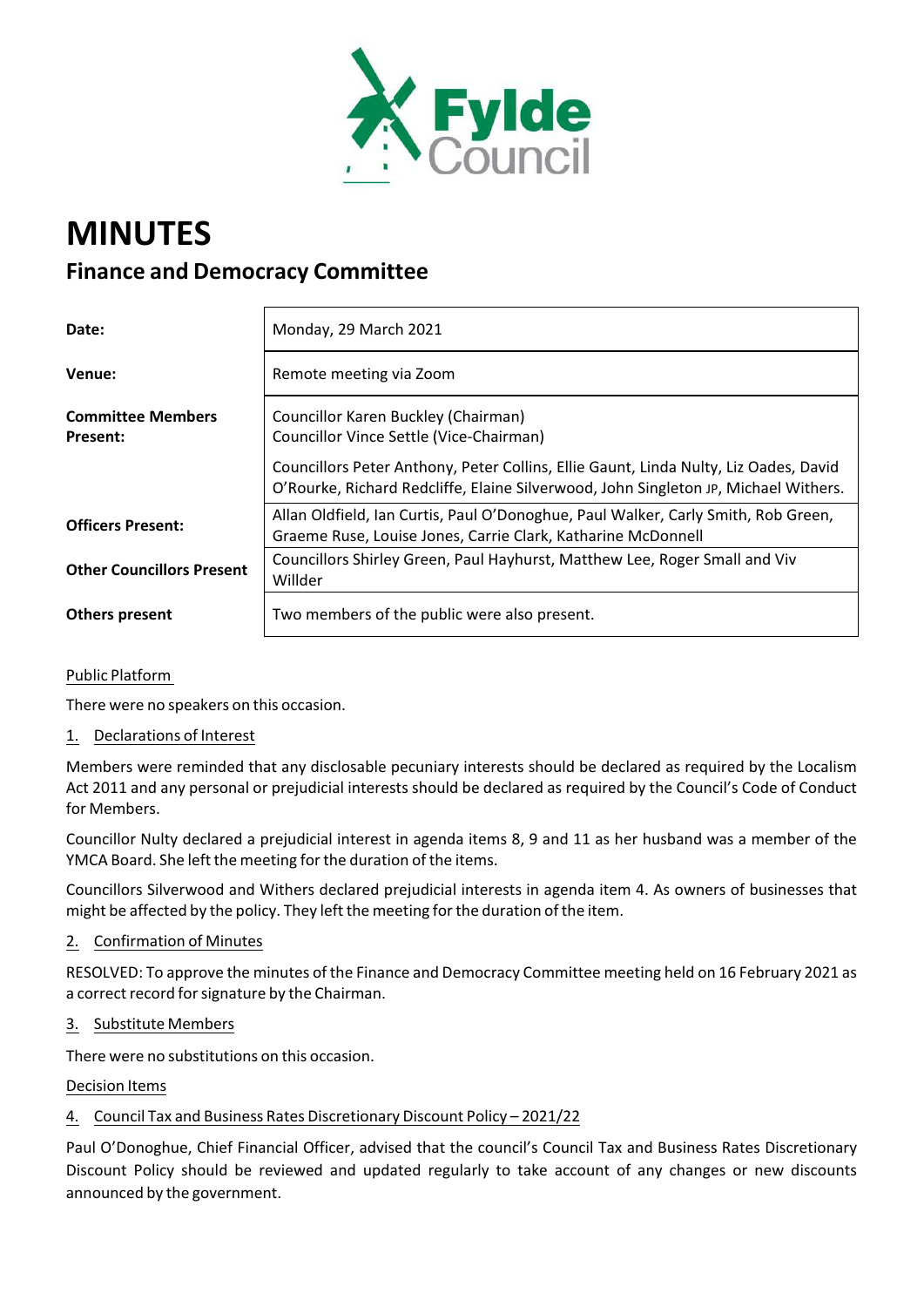The draft revision of the policy before the committee considered the extended retail discount and nursery discount which were fully funded by government. Mr O'Donoghue advised the retail discount was a 100% discount from April 2021 to June 2021, and a 66% discount thereafterforthe remainder of the year.

In response to questions Mr. Graeme Ruse, of the Revenues and Benefits shared service advised that the Small Business Rate Relief was ongoing. Additionally, the government had announced the intention to introduce an additional relief which would have a broader scope, but further details were awaited.

It was RESOLVED to approve and adopt the updated Council Tax and Business Rates Discretionary Discount Policy appended to the report.

(Councillor Silverwood and Councillor Withersleft the room forthe duration of the item.)

## 5. Write‐Off of Uncollectable Debts 2020/21

Paul O'Donoghue, Chief Financial Officer presented the report, which included a note of the debts written off under S151 delegation and the debts to be written off by the committee. Mr O'Donoghue advised that following the ongoing impact of the pandemic, more debts to write off had been expected, but the range of reliefs extended by the government had assisted businesses. He advised that the debts before committee were aged debts which demonstrated that every avenue was explored before the decision to write off wassought.

The proposed write‐off of debts was in relation to Business Rates, Council Tax, and the recovery of Housing Benefit overpayments.

In response to questions it was advised that as the collection authority, the write‐offs would be apportioned between the respective preceptors.

It was RESOLVED to;

1. Approve the write‐off of the one uncollectable debt in excess of £25,000 details of which are provided at Appendix A of the report; and

2. Note the write-off by the Chief Financial Officer under delegated powers of the three uncollectable debts below £25,000, details of which were also set out in Appendix A to the report.

#### 6. COVID 19 – Fylde Recovery Plan

Allan Oldfield, Chief Executive, presented a report setting out strategic and corporate actions and measures that would be implemented over the next 12 months, or longer, to support the long-term recovery of the local community and the economy in Fylde. It outlined how the council would engage with stakeholders to establish a coordinated partnership approach to recovery.

Mr Oldfield advised that the recovery plan was a one‐year complement to the corporate plan. It would be linked to the corporate plan actions and would influence a review of the corporate plan in due course. A review of the council's commercial strategy would also be necessary.

Following a discussion, it was RESOLVED;

1.To approve the proposed Fylde Recovery Plan as detailed in Appendix 1 to the report, and

2. To incorporate the recovery plan into the corporate plan, so that actions are prioritised and monitored.

# 7. Boundary Commission Review – Warding Arrangement

The Chairman, together with Ian Curtis, Head of Governance, introduced the report. Mr. Curtis advised the Boundary Commission was undertaking a periodic review of Fylde's electoral arrangements. The first stage was to decide on the council size and the Boundary Commission had accepted in principle the council's proposal that the council size should be 37, instead of 51, members from the 2023 election. The review now moved to the next stage,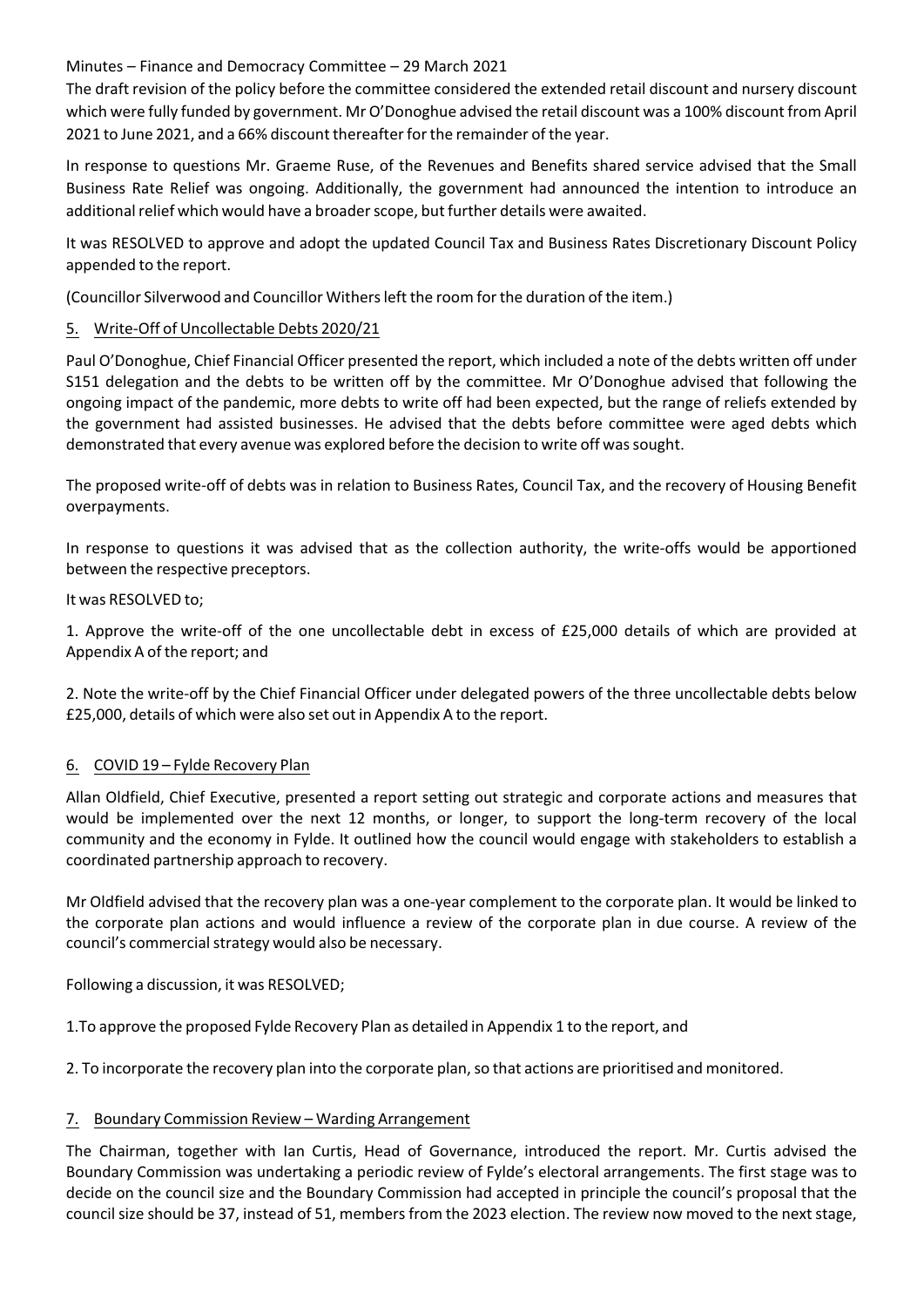the warding arrangements. A public consultation for proposing warding arrangement for Fylde was currently open and would run until 5 April 2021. The Boundary Commission would consider submissions on warding arrangements from any member of the public, group, or interested party.

Mr Curtis advised that in determining the warding arrangements the Boundary Commission must consider how a proposal would achieve electoral equality, support community cohesion and provide effective and convenient local government. Proposed warding arrangements must balance these three criteria.

The Boundary Commissions advice was to ignore previous arrangements and to start with a blank sheet of paper, look to natural boundaries such as geographic features or main roads, railways or waterways, and to use parishes as building blocks.

The committee's working group, appointed in September 2020, reconvened in February 2021 to consider warding arrangements for Fylde incorporating 37 councillors. The working group had produced a draft proposal of 15 wards, each represented by two or three councillors which (with one exception) provided electoral equality within the Commission's accepted tolerance. Freckleton was the only proposed ward outside of the tolerance but had strong community cohesion and respected the parish boundary.

The committee was asked to accept the draft proposal for provisional submission to the Commission and to recommend that it be approved by the council asthe council'sfinalsubmission on warding arrangements.

The Chairman advised of several amendments to the draft submission as set out in the report, which included changes to proposed ward names, corrections to the descriptions of ward boundaries and a number of minor typographical errors.

There was a debate in which some members expressed concern that the draft submission failed to take into account the unique community identities of certain rural settlements, which were not comparable to those of other settlements that had been included in the same proposed wards. In accordance with procedural rule 14.5(i) a recorded vote was taken:

For(8) Anthony, Buckley, Gaunt, O'Rourke, Redcliffe, Settle, Singleton, Withers Against (4) Collins, Nulty, Oades, Silverwood

# It wastherefore RESOLVED to;

1. Approve the document, subject to the ward name change amendments and editorial corrections, at appendix 1, a provisional proposal to the Local Government Boundary Commission prior to the consultation closing date of 5 April 2021; and

2. Recommend to the council that the draft proposal be confirmed asthe council'sfinal proposal on warding arrangements to the Commission.

# 8. Additional Restrictions Grant Bid – Fylde Coast YMCA

Allan Oldfield, Chief Executive, introduced a report providing details of a request from the YMCA for a grant award from the Additional Restrictions Grant (ARG) fund of up to £100,000 to ensure the financial viability of the Trust during the third re‐opening and recovery of facilities after COVID pandemic lockdown regulations.

Mr. Oldfield advised that the YMCA had had significant ongoing costs whilst closed and the grant was considered necessary support until the pools and gyms returned to normal operating levels.

It was RESOLVED to approve a £100,000 award to the Fylde Coast YMCA from the Additional Restrictions Grant fund.

(Councillor Nulty left the meeting forthe duration of the item)

# 9. Fully Funded Revenue Budget Increase – YMCA, National Leisure Recovery Fund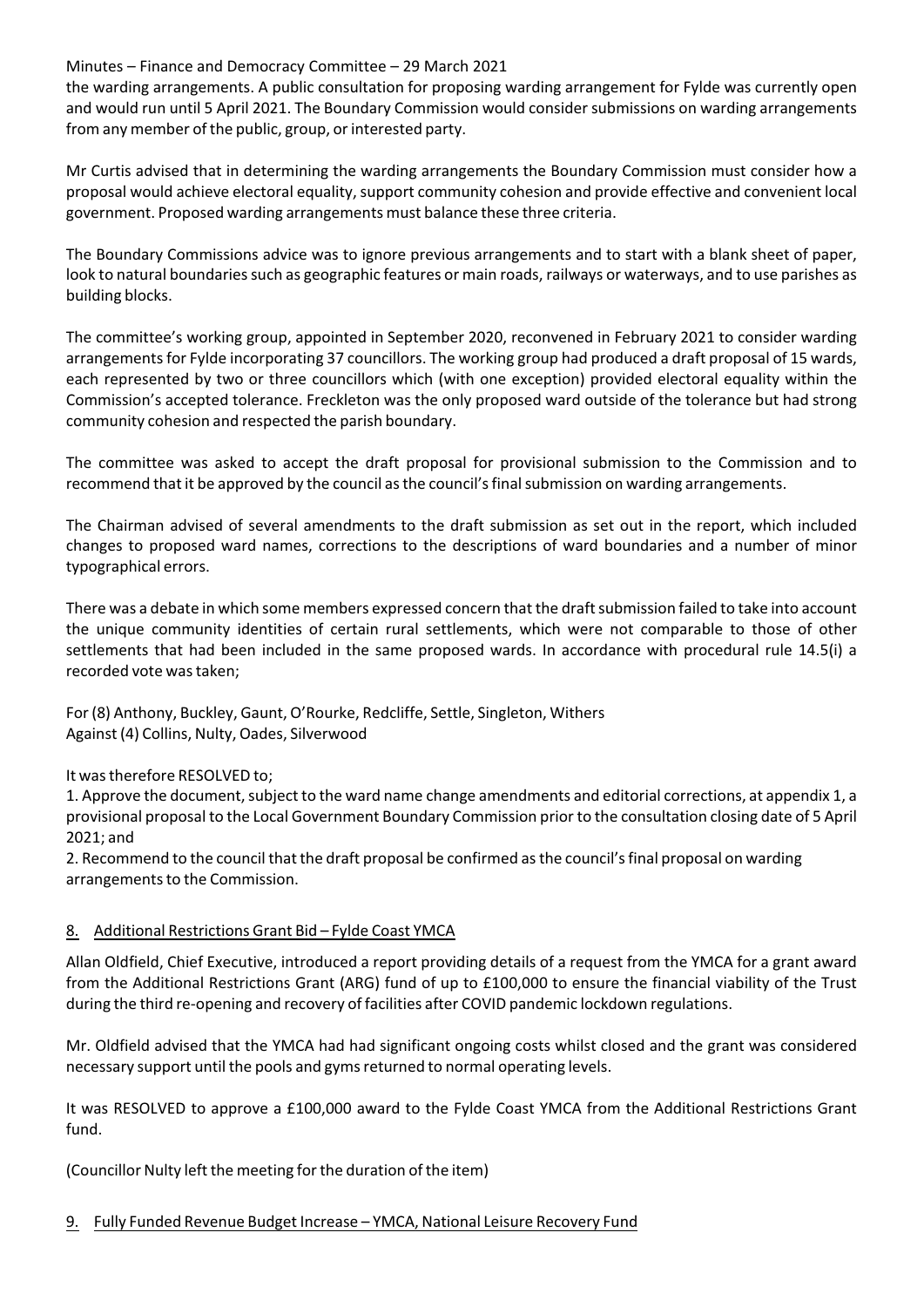At the Tourism and Leisure Committee meeting held on 11 March 2021, a verbal update was given on the Covid 19 recovery arrangementsin place which included reference to a grant of £149,612 which had awarded to Fylde Council on behalf the Fylde Coast YMCA as part of the National Leisure Recovery Fund.

The committee noted that the grant would be taken forward as a fully funded revenue budget increase of £149,612 funded from the National Leisure Recovery Fund (NLRF), to support the YMCA in theirrecovery from the impacts of the pandemic.

It was RESOLVED to approve an additional revenue budget increase of £149,612 in 2020/21 fully funded from the National Leisure Recovery Fund, to support the YMCA in their recovery from the impact of the COVID 19 pandemic.

(Councillor Nulty left the meeting forthe duration of the item)

#### 10. Fully Funded Revenue Budget Increase – Hove Road, St Annes

At the Tourism and Leisure Committee meeting held on 11 March 2021, consideration was given to the release of S106 moniesto allow for proposed play area improvements at Hove Road, St. Annesto be undertaken. The committee recommended that the Finance and Democracy Committee consider approving a fully funded revenue budget increase of £1,275 funded from the S106 contribution from the St. Albans Road development, to carry out the proposed play improvements.

It was RESOVED to approve a fully funded revenue budget increase of £1,275 funded from the S106 contribution from the St Albans Road development, to carry out the proposed play area improvement works at Hove Road, St Annes.

#### 11. Addition to the Capital Programme – 25 Victoria Road, St Annes – Y‐Pad Scheme

At its meeting on 10 March 2021 the Planning Committee considered and approved an Expression of Interest (EOI) by Fylde Coast YMCA forthe use of Section 106 fundsforthe refurbishment of 25 Victoria Road, St Annes for the delivery of 5 Y-Pad one-bedroom apartments for the benefit of young people aged 18-25 in training or employment.

The Committee recommended approval of a fully funded addition to the Capital Programme – ''25 Victoria Road Fylde Coast Y‐Pad Scheme'' for £200,000 phased overtwo financial years(2021/22 ‐ £50,000 and 2022/23 ‐ £150,000) to be funded from a portion of S106 developer contributionsfor affordable housing currently held by the Council for this purpose (from Agreement Ref: 12/0717 - Moss Farm, Cropper Road, Westby).

It was RESOVLED to approve a fully funded addition to the Capital Programme – "25 Victoria Road Fylde Coast Y‐pad Scheme" for £200,000 phased over two financial years(2021/22 ‐ £50,000 and 2022/23 ‐ £150,000) to be met in full from a portion of S106 developer contributions for affordable housing currently held by the council for this purpose (from Agreement Ref: 12/0717 – Moss Farm, Cropper Road, Westby).

(Councillor Nulty left the meeting forthe duration of the item)

#### 12. Fully Funded Addition to the Capital Programme – South Fylde Line Study

Funding has been secured to carry out a study and develop a Strategic Outline Business Case into the viability of creating a passing loop on the South Fylde Line to increase the capacity of the line from 1 to 2 trains per hour. The report outlined the proposed study and progress made to date. A similar report had been considered by the Operational Management Committee on 16/03/21 who recommended that proposal be supported.

It was RESOLVED to approve a fully funded addition to the Capital Programme in 2021/22 'South Fylde Line Study' to the sum of £70,000 funded from a grant of £50,000 from the Department of Transport and further funding of £16,000 from project partners, and the remaining £4,000 match funding from Fylde Council to be funded from the Capital Investment Reserve.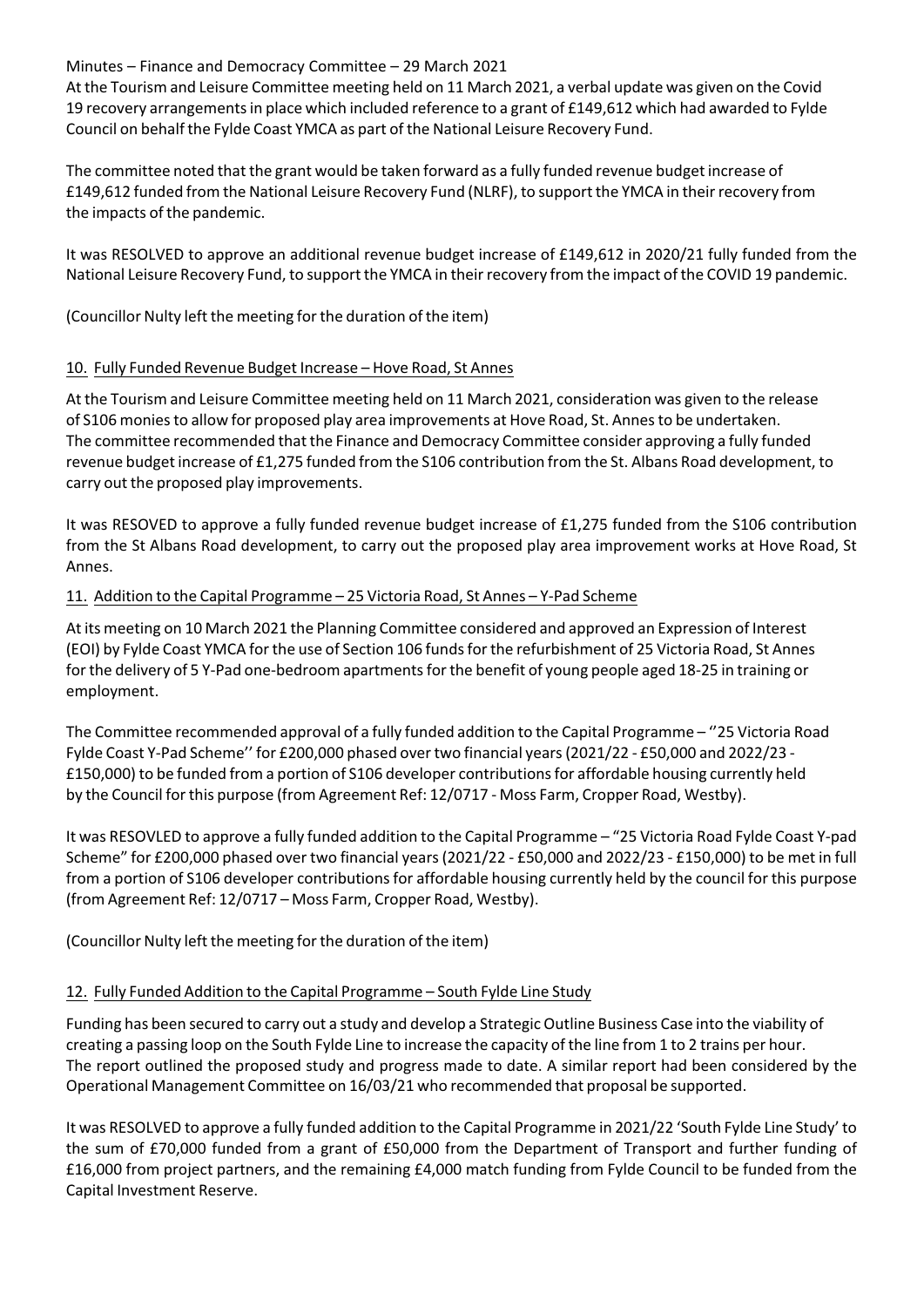# Minutes – Finance and Democracy Committee – 29 March 2021 Information Items

# 13. Blackpool Airport Enterprise Zone Progress Report

The committee received detailed information regarding progressto date on the Blackpool Airport Enterprise Zone.

In response to questions Rob Green, Enterprise Zone Manager, advised that the Eastern Gateway link would be consulted upon later this year. He advised that planning permission had not yet been applied for and would require Secretary of State approval so the start and completion dates of the project was currently uncertain. He also advised that a steady programme of development forinfrastructure needed to be continued to achieve the aspiration target of 5,000 new jobs.

#### 14. COVID 19 Pandemic Recovery

The committee received an update on the effect of the pandemic on the services within the remit of the committee.

# 15. Reports of the Various Outside Bodies

The committee received reports from the council's representatives on outside bodies within the remit of the committee.

# 16. Exclusion of the Public

RESOVED to exclude the public from the meeting in accordance with the provisions of Section 100A(4) of the Local Government Act 1972 on the grounds that the business to be discussed is exempt information as defined under paragraph 3, information relation to the financial or business affairs of any particular person (including the authority holding that information of schedule 12A to the Local Government Act 1972.

# 17. Public Offices Site

Paul Walker, Director of Development Services and Marie Percival, Estates Manager, presented a report requesting reconsideration of the agreement to lease the Public Offices building and adjacent land in light of proposed revised terms from the prospective tenant. Mr Walker advised that the developer had cited increased building costs associated with the project and was no longer able to commit to the previously agreed terms.

The previous decision to dispose of the former Tourism and Leisure building and adjacent land is unaffected.

The changes to the proposed terms where set out by Ms. Percival and she provided several clarifications in response to questions from the committee.

It was RESOVLED to;

1. Approve revised terms for a 20‐year lease for the Public Offices site, outbuildings and adjacent land to Homebird Interiors Limited with the option to purchase at any time as set out in Table 1 at section 6 of this report;

2. Authorise the Director of Development Services to approve the details within the contracts to be drawn up between the parties, consistent with the principles as described within this report, following consultation with the Chairman and the Vice Chairman of the Finance and Democracy Committee.

‐‐‐‐‐‐‐‐‐‐‐‐‐‐‐‐‐‐‐‐‐‐‐‐‐‐‐‐‐‐‐‐‐‐‐‐‐‐‐‐‐‐‐‐‐‐‐‐‐‐‐‐‐‐‐‐‐‐‐‐‐‐‐‐‐‐

# **Fylde Council copyright [2021]**

You may re‐use this document/publication (not including logos) free of charge in any format or medium. You must re‐use it accurately and not in a misleading context.

The material must be acknowledged as Fylde Council copyright and you must give the title of the source document/publication.

Where we have identified any third party copyright material you will need to obtain permission from the copyright holders concerned.

This document/publication was also available on our website at www.fylde.gov.uk